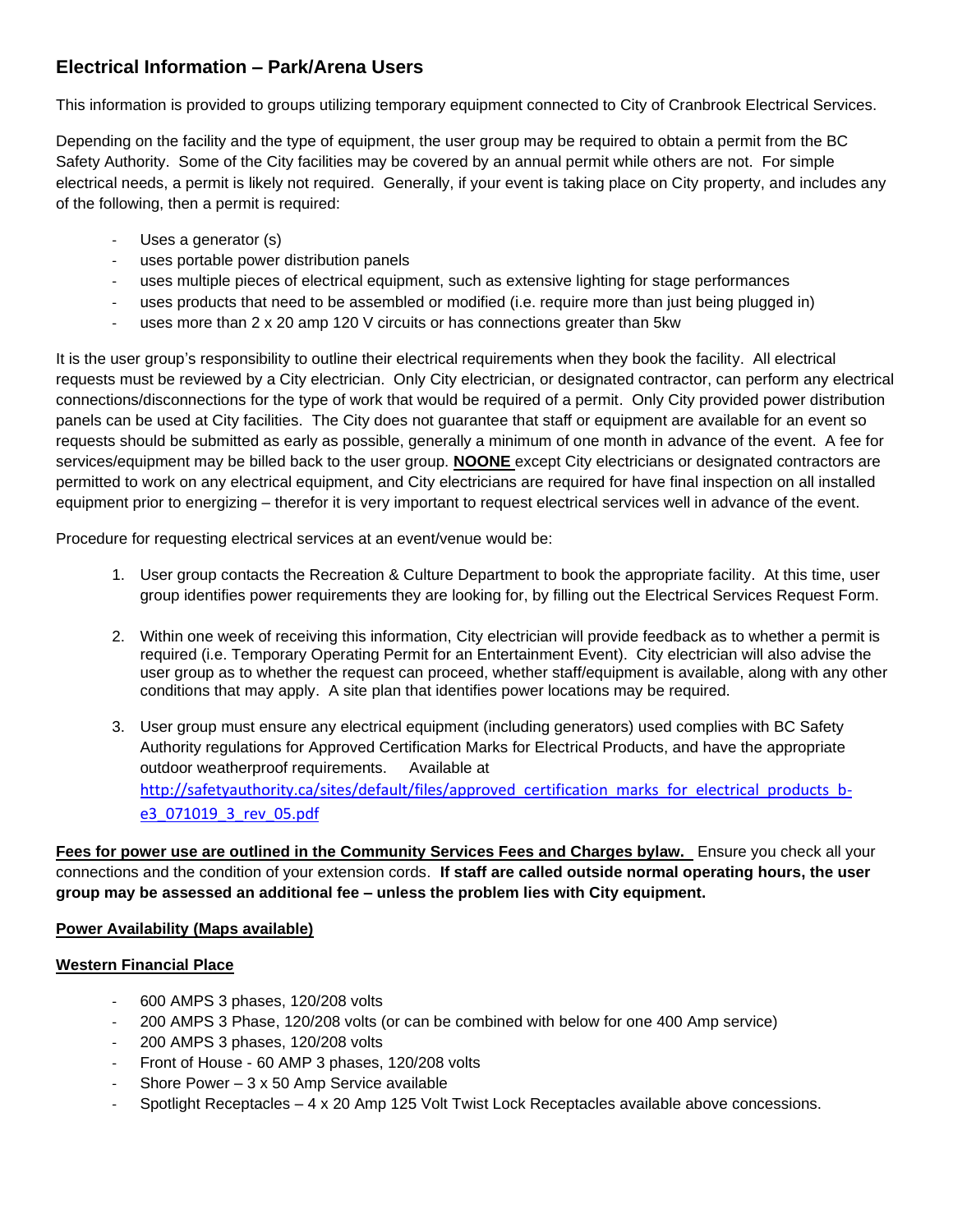### **Memorial Arena**

- 100 Amp 3 phases
- 60 Amp 3 phases

### **Rotary Park**

| <b>Rotary Bandstand</b> |        | <b>BREAKER RECEPTACLE</b> |
|-------------------------|--------|---------------------------|
|                         |        | 20 Amp   GFCI receptacle  |
|                         | 40 Amp | 50 Amp receptacle         |

**\*NOTE –** if using the bandshell and you are not getting power – first push the RESET button on the outlet (there is a TEST button, and a RESET). Most times, pressing the RESET, this will restore power. There is also a green LED indicator on the face of the plug – if it is lit, then 120v power is present. Power is confirmed prior to an event – almost every time there has been a power issue, it has been an issue with the user group's equipment – check all your connections and the condition of your extension cords. **If staff are called outside normal operating hours, the user group may be assessed a fee – unless the problem lies with City equipment.**

| <b>Pedestal Power by 10th Ave</b> |        | BREAKER RECEPTACLE        |
|-----------------------------------|--------|---------------------------|
|                                   | 15 Amp | I GFCI receptacle         |
|                                   | 40 Amp | 60 Amp Meltric receptacle |

| <b>Pedestal Power by South Fence</b> |        | BREAKER RECEPTACLE        |
|--------------------------------------|--------|---------------------------|
|                                      | 60 Amp | 60 Amp Meltric receptacle |
|                                      | 20 Amp | l GFCI receptacle         |

### **Moir Centennial Athletic Park**

| Moir Main (by concession bldg) | <b>BREAKER</b> | <b>RECEPTACLE</b>                    |
|--------------------------------|----------------|--------------------------------------|
|                                | 100 Amp        | 100 Amp Meltric receptacle           |
|                                | 60 Amp         | 60 Amp Arctite pin/sleeve receptacle |
|                                | 50 Amp         | 60 Amp Arctite pin/sleeve receptacle |
| 4                              | 20 Amp         | <b>GFCI</b> receptacle               |
| <b>Moir Upper Field</b>        | <b>BREAKER</b> | <b>RECEPTACLE</b>                    |
|                                | 100 Amp        | 100 Amp Meltric receptacle           |
|                                | 60 Amp         | 60 Amp Meltric receptacle            |
|                                | 50 Amp         | Hubbell twist lock receptacle        |
|                                | 30 Amp         | 30 Amp RV recptacle                  |
| 3                              | 20 Amp         | <b>GFCI</b> receptacle               |
| <b>Moir Lower North</b>        | <b>BREAKER</b> | <b>RECEPTACLE</b>                    |
| 4                              | 20 Amp         | <b>GFCI</b> receptacle               |
| <b>Moir Upper South</b>        | <b>BREAKER</b> | <b>RECEPTACLE</b>                    |
| 4                              | 20 Amp         | <b>GFCI</b> receptacle               |

### **Idlewild Park**

- Amphitheatre 5 x 15 Amp Circuits. (one with a single outlet, two with two outlets)
- Ice Rink Building one 15 Amp GFCI plug

### **Baker Park**

- 2 receptacles (total of 4 plug ins) - total of 20 amp in SW Corner of the Park

# **Cranbrook Curling Rink**

- 125 Amp 3 phase tied in from electrical room
- 70 Amp 3 phase (NE Corner) and one 50Amp receptacle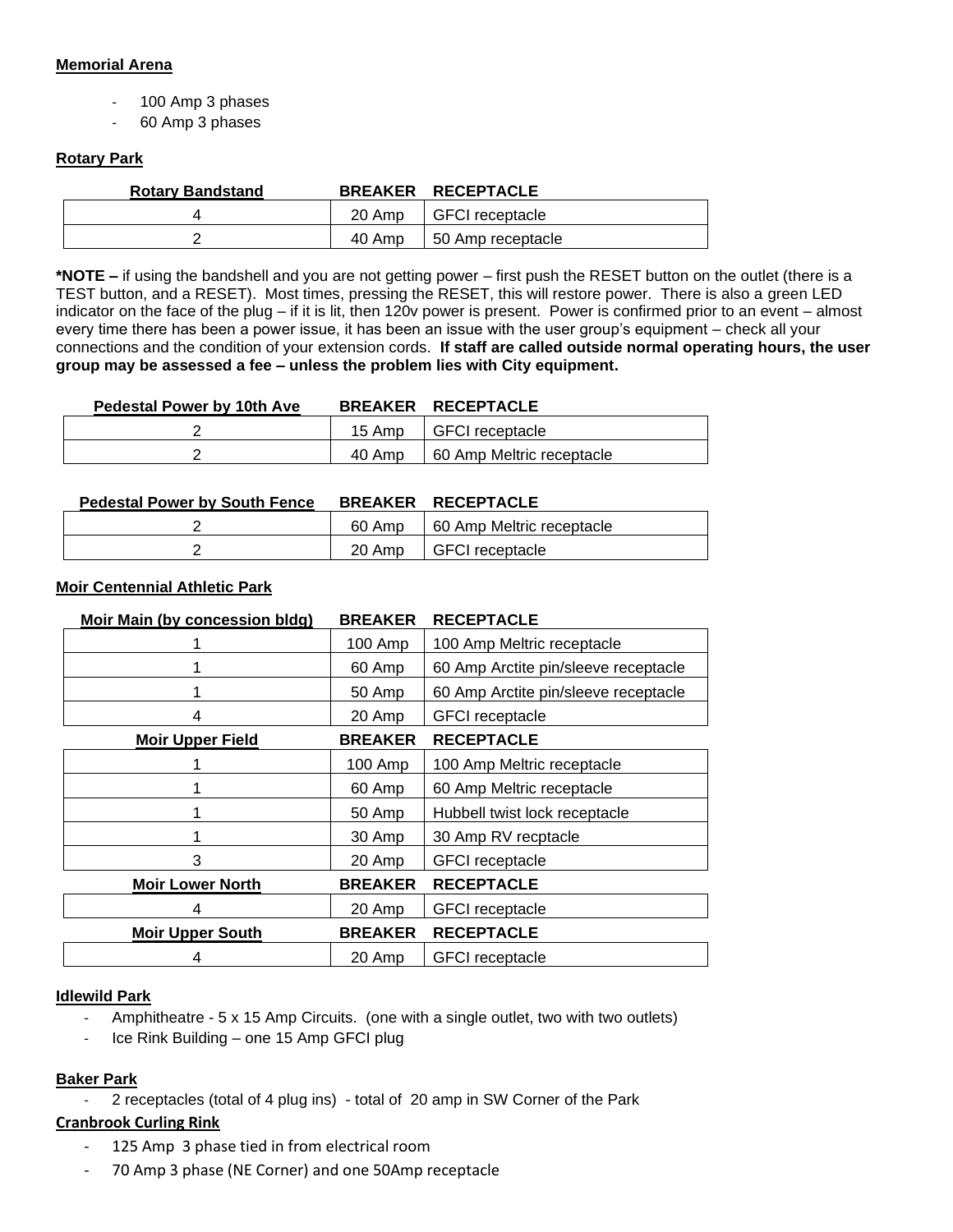### **Electrical Rules to Note**

### **Marking of Equipment**

All electrical equipment shall be marked in accordance with rule 2-100. Also note: [http://safetyauthority.ca/sites/default/files/approved\\_certification\\_marks\\_for\\_electrical\\_products\\_b](http://safetyauthority.ca/sites/default/files/approved_certification_marks_for_electrical_products_b-e3_071019_3_rev_05.pdf)[e3\\_071019\\_3\\_rev\\_05.pdf](http://safetyauthority.ca/sites/default/files/approved_certification_marks_for_electrical_products_b-e3_071019_3_rev_05.pdf) Recognized mark or label on electrical equipment: \_\_\_\_\_\_\_\_\_\_\_\_\_\_

### **Generators**

All electrical portable generators are to bear acceptable approval labels in accordance with the current BC Electrical Code requirements. Rule 2-024 and Directive E3-0604141 Grounding to be compliant with BC Electrical Code rules, 10-106, 66-200, 76-004.

### **Supporting of Conductors**

- (1) Only decorative lighting, signal, communication, and control circuits shall be supported on structures that support amusement rides.
- (2) The decorative lighting and control circuits of one amusement ride shall not be installed on a supporting structure of another ride.
- (3) Overhead conductors shall have a vertical clearance to finished grade of not less than the following:
	- (a) across highways, streets, lanes, and alleys: 5.5 m;
	- (b) across areas accessible to vehicles: 5 m; and
	- (c) across areas accessible to pedestrians: 3.5 m.

### **Protection of Electrical Equipment**

Electrical equipment shall be protected in accordance with Rule

2-200 Electrical equipment shall be installed and guarded so that adequate provision is made for the safety of persons and property and for the protection of the electrical equipment from mechanical or other injury to which it is liable to be exposed.

### **Grounding & Bonding**

- (1) The service and electrical distribution shall be grounded in accordance with Section 10
- (2) Notwithstanding Rule 10-908

(1) (a), grounding electrodes for mobile generators shall be permitted to be connected using singleconductor plug-in locking-type connectors.

### **Wiring Methods**

- 1) Except as permitted in Rules 66-450 to 66-458, wiring methods shall be in accordance with Section 12 and suitable for the condition of use.
- 2) Cords, cables, conduits, and other electrical equipment shall be protected from physical damage.
- 3) Cords shall be of the hard-usage type, in good repair, and
	- (a) provided with strain relief where they enter into enclosures and plug-in connectors;
	- (b) if exposed to the weather, be of a type suitable for outdoor use; and
	- (c) where plug-in connections are used,

(i) have connectors and receptacles that are rated in amperes and designed so that differently rated devices cannot be connected together;

(ii) have the female connector attached to the load end of the cord; and

(iii) be polarized if an ac multi-conductor connector is used.